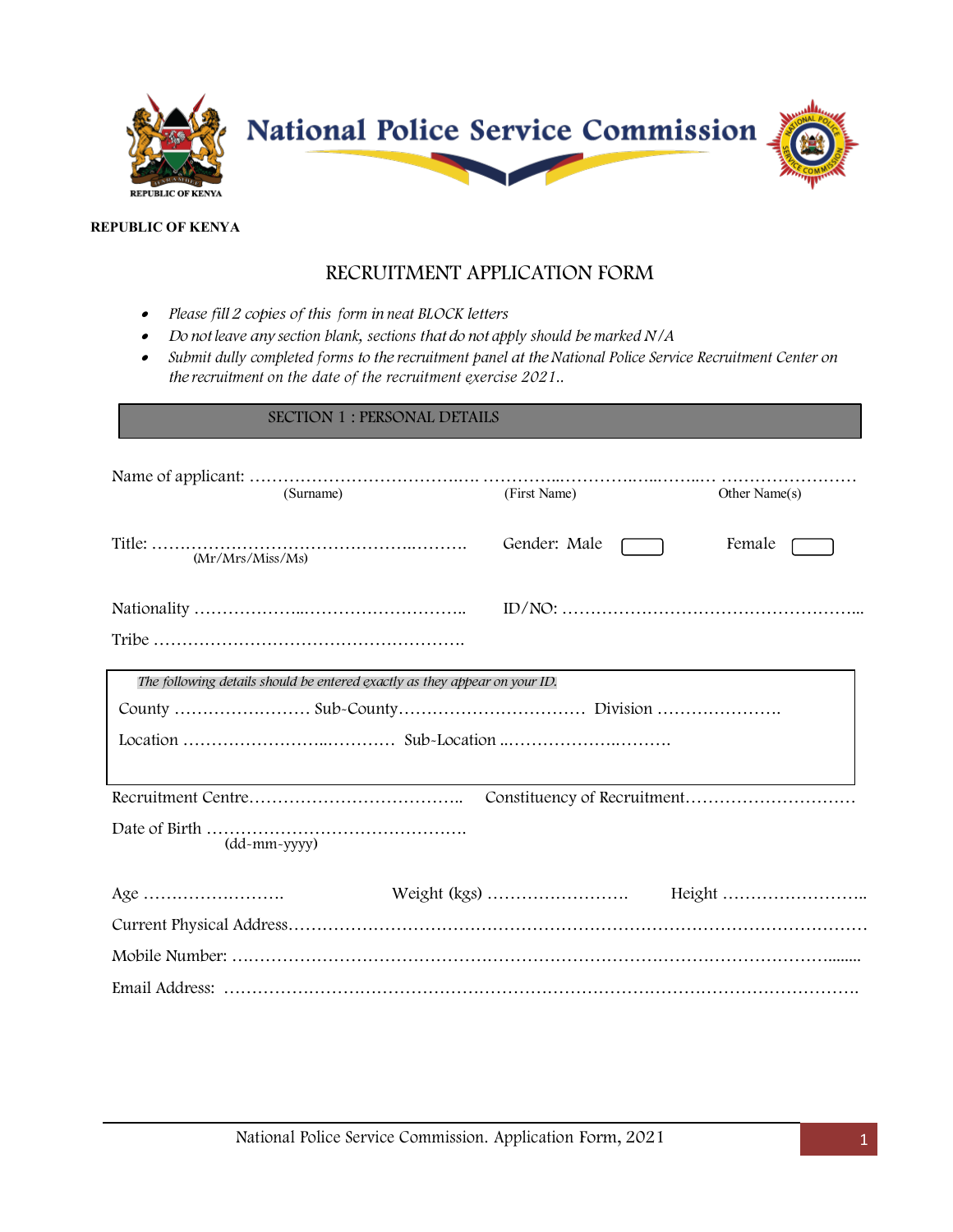Alternate Contact person

## SECTION 2: EDUCATIONAL BACKGROUND (starting with the highest)

| School/College<br>/University/<br>Institution e.t.c | Duration |    | Award / Attainment<br>(Degree, diploma,<br>certificate) | Course<br>Undertaken | Grade<br>Attained |
|-----------------------------------------------------|----------|----|---------------------------------------------------------|----------------------|-------------------|
|                                                     | From     | To |                                                         |                      |                   |
|                                                     |          |    |                                                         |                      |                   |
|                                                     |          |    |                                                         |                      |                   |
|                                                     |          |    |                                                         |                      |                   |
|                                                     |          |    |                                                         |                      |                   |
|                                                     |          |    |                                                         |                      |                   |

# SECTION 3: EMPLOYMENT HISTORY (starting from the recent)

| Employer's name | Duration |    | Position Held | Monthly gross salary |  |
|-----------------|----------|----|---------------|----------------------|--|
|                 | From     | To |               |                      |  |
|                 |          |    |               |                      |  |
|                 |          |    |               |                      |  |
|                 |          |    |               |                      |  |
|                 |          |    |               |                      |  |
|                 |          |    |               |                      |  |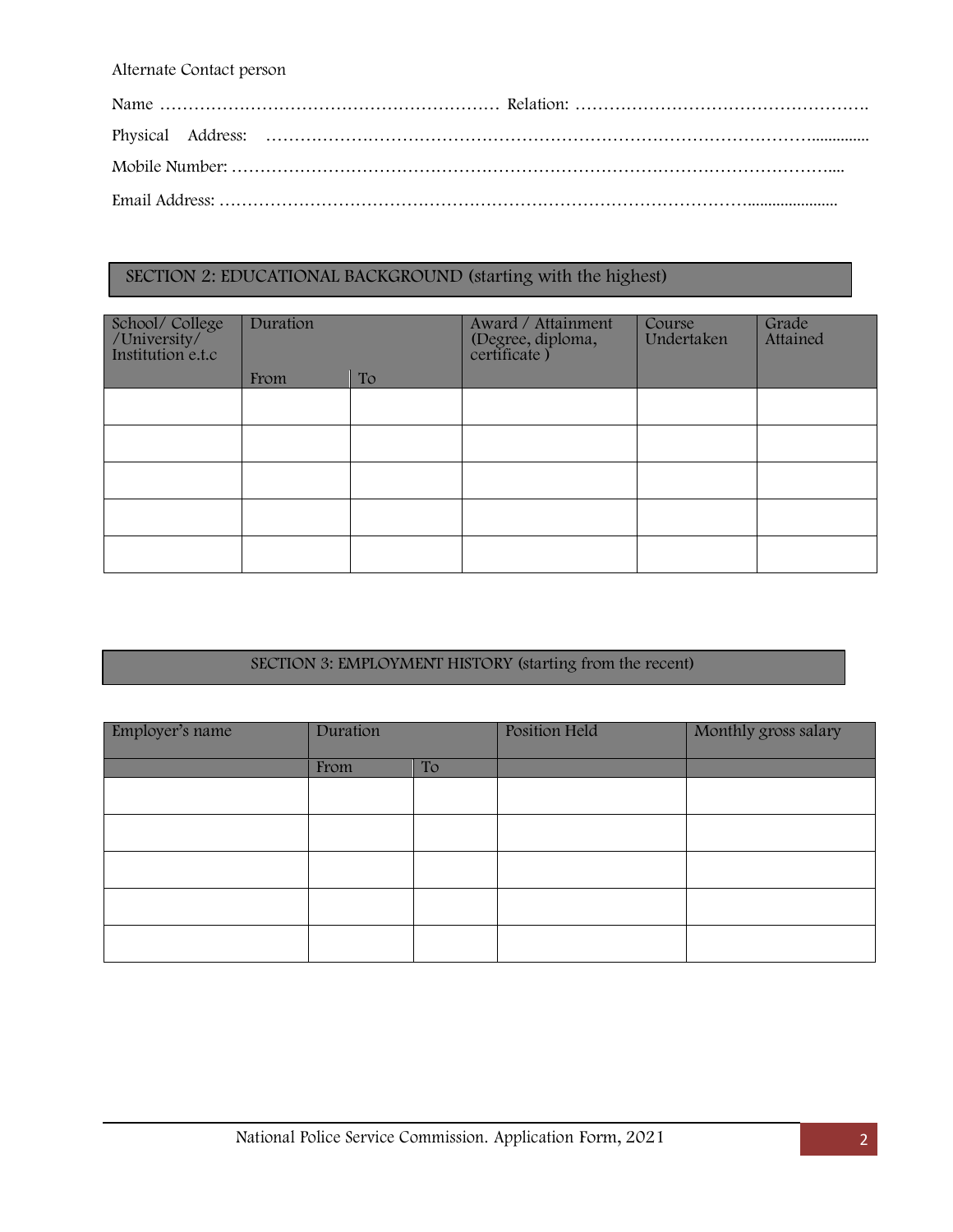#### SECTION 4: DISCIPLINARY/CONVICTIONS

| Tick on the box provided where applicable.                                 |                                                                                        |  |  |  |  |  |  |
|----------------------------------------------------------------------------|----------------------------------------------------------------------------------------|--|--|--|--|--|--|
|                                                                            | Have you ever been dismissed or otherwise removed from employment?<br><b>Yes</b><br>N0 |  |  |  |  |  |  |
|                                                                            | (dd-mm-yyyy)                                                                           |  |  |  |  |  |  |
| Do you have any criminal charges pending and/or awaiting hearing in court? |                                                                                        |  |  |  |  |  |  |
| Yes                                                                        | No.                                                                                    |  |  |  |  |  |  |
| Have you ever been convicted of any criminal offence?                      |                                                                                        |  |  |  |  |  |  |
| Yes                                                                        | No.                                                                                    |  |  |  |  |  |  |
| If yes please tabulate in the table below:                                 |                                                                                        |  |  |  |  |  |  |

| Offence | Year of Conviction | Detail of fine/<br>supervision/Imprisonment |
|---------|--------------------|---------------------------------------------|
|         |                    |                                             |
|         |                    |                                             |
|         |                    |                                             |
|         |                    |                                             |
|         |                    |                                             |

#### SECTION 5: MEDICAL HISTORY

Do you have an injury or psychological or medical condition, disease or infection (e.g. hearing loss) or any other disability, which may affect your ability to perform the duties of the position satisfactorily?

Yes <u>nearly</u> No

If yes, please provide details and describe any facilities, technical aids, equipment or adaptations to the workplace that you would require to satisfactorily carry out the duties of this position.

…………………………………………………………………………………………………………………… …………………………………………………………………………………………………………………… …………………………………………………………………………………………………………………… ……………………………………………………………………………………………………………………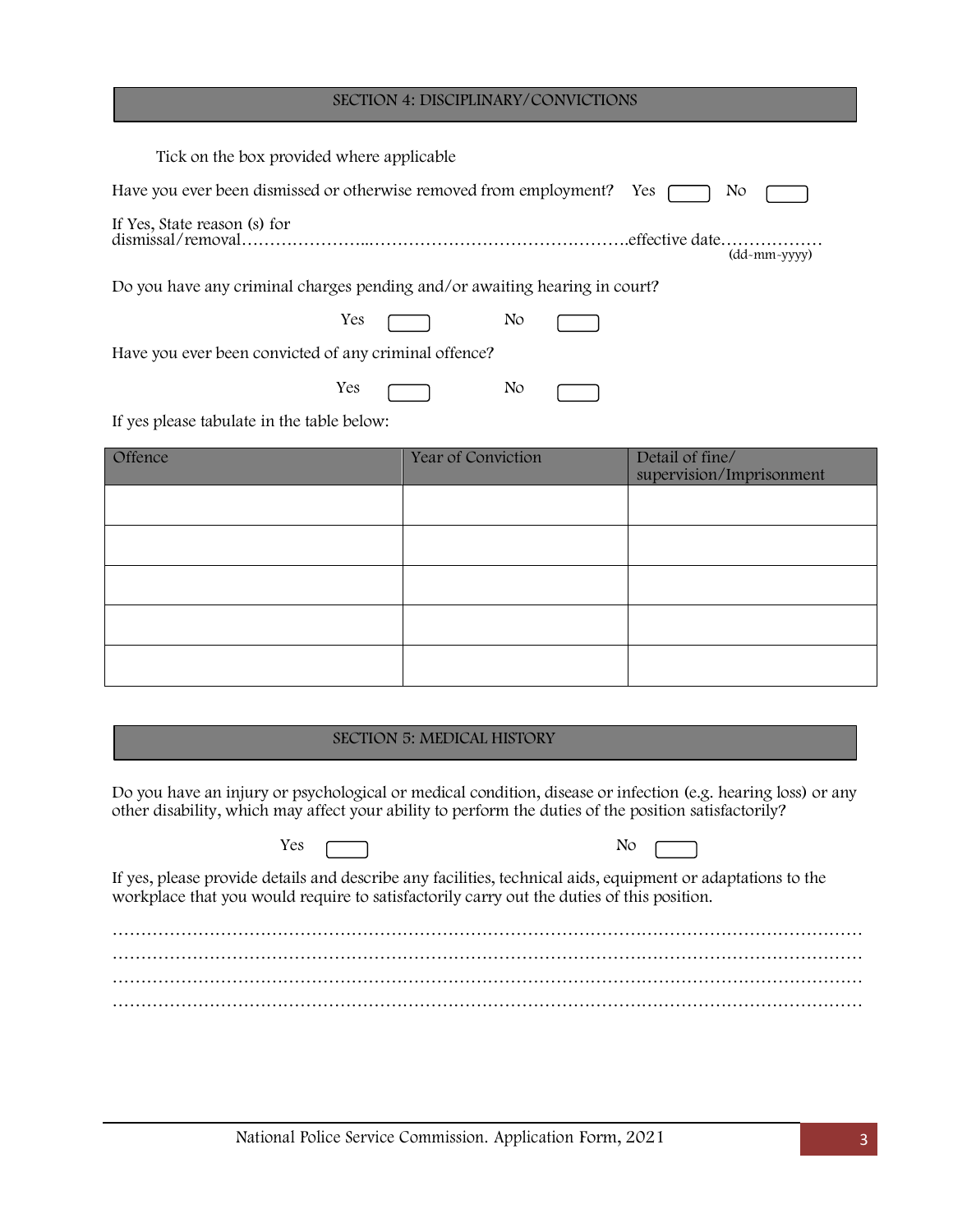#### SECTION 6: REFEREES

Please indicate the name, position and telephone numbers of THREE people you would like to nominate as referees in support of your application (e.g. chief, the principal of your immediate former school, recognized professional). The referees will need to be able to talk to us about your suitability for this position. Referees may be contacted at any time after the short-listing phase.<br>(By signing the declaration at the end of this application form you are authorizing the Commission to

contact these referees and acknowledging that the information they providewill be supplied in confidence as evaluative material.(the person(s) nominated mustNOT be a relative).

|                | Name of Referee | Referee's phone<br>number | Position Held by Referee or<br>Relationship to Applicant |
|----------------|-----------------|---------------------------|----------------------------------------------------------|
|                |                 |                           |                                                          |
| $\overline{2}$ |                 |                           |                                                          |
| 3              |                 |                           |                                                          |

## SECTION 8: ADDITIONAL INFORMATION

Indicate the language(s) you are proficient in ………………………………………………………………………………………

Please give details of your abilities, skills and experience which you consider are relevant to the position applied for. The information may include an outline of your most recent achievements and your reasons for applying: